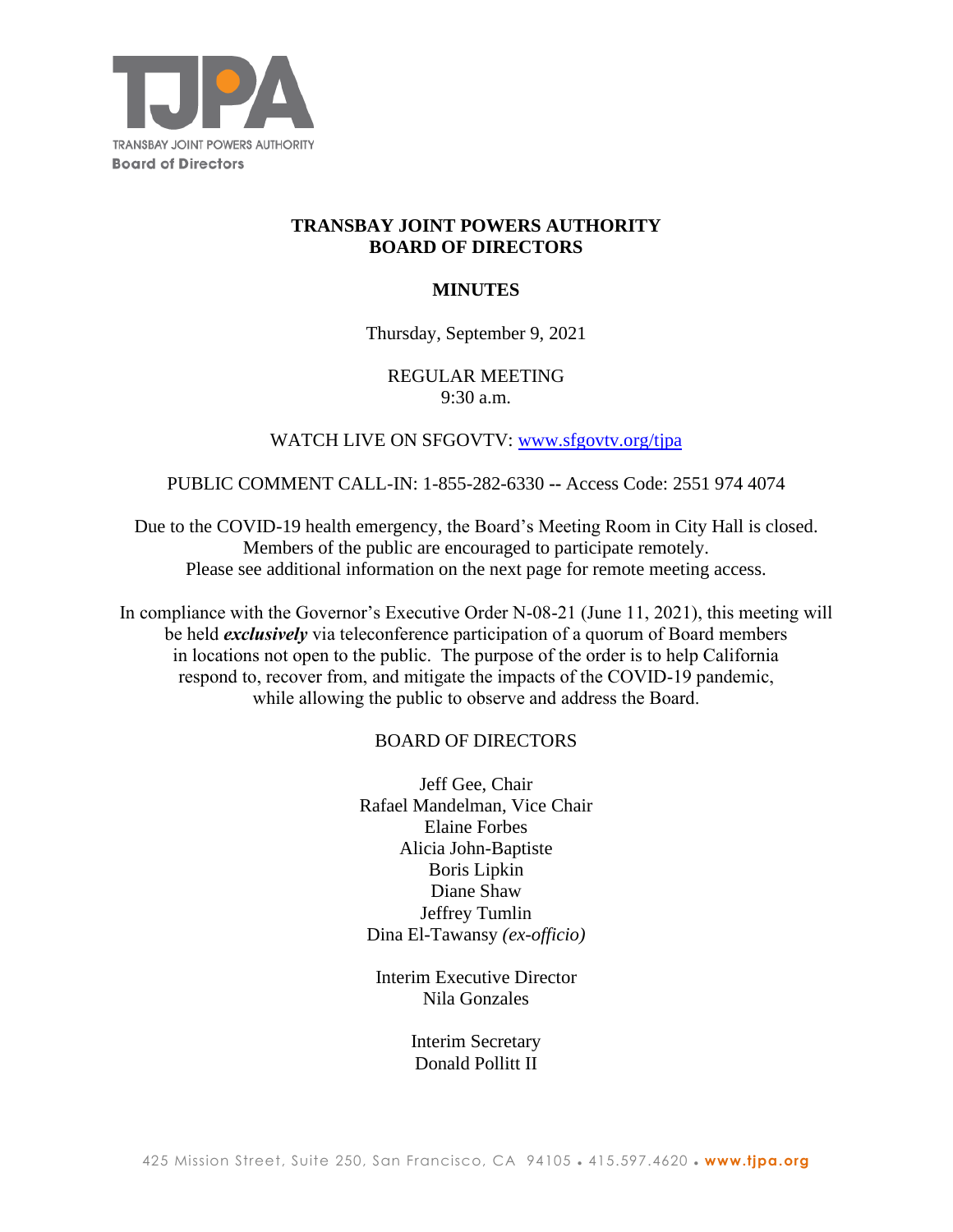### 9:30 – REGULAR MEETING

### ORDER OF BUSINESS

### 1. Call to Order

Chair Gee called the meeting to order at 9:32 a.m.

2. Roll Call

Interim Secretary Pollitt announced that Director El-Tawansy would not be in attendance.

Present: Elaine Forbes

Alicia John-Baptiste Boris Lipkin Diane Shaw Jeffrey Tumlin Rafael Mandelman (*arrived during Item 10*) Jeff Gee

Absent: Dina El-Tawansy

3. Communications

Interim Secretary Pollitt provided instructions on the Public Call-in/Comment process.

4. Board of Director's New and Old Business

None.

### 5. Executive Director's Report

- Facility Operations Update
- Quarterly Financial Reports

Interim Executive Director (ED) Gonzales reported that the TJPA continues to track the City's response to COVID-19 variants and noted signage has increased at the Transit Center asking visitors to remain vigilant regarding mask wearing. She reported that the Transportation Security Administration extended the mask requirement at transit facilities, which now goes through January 2022, thereby requiring masks at and within the Transit Center except on the rooftop park. She further reported that San Francisco Mayor London Breed's standing Emergency Order requiring City boards and commissions to meet remotely will continue until early November. Interim ED Gonzales reported that the TJPA continues to see more visitors at the rooftop park and highlighted a very successful Labor Day weekend event in partnership with RAWdance, to offer "Portal", a live contemporary dance performance.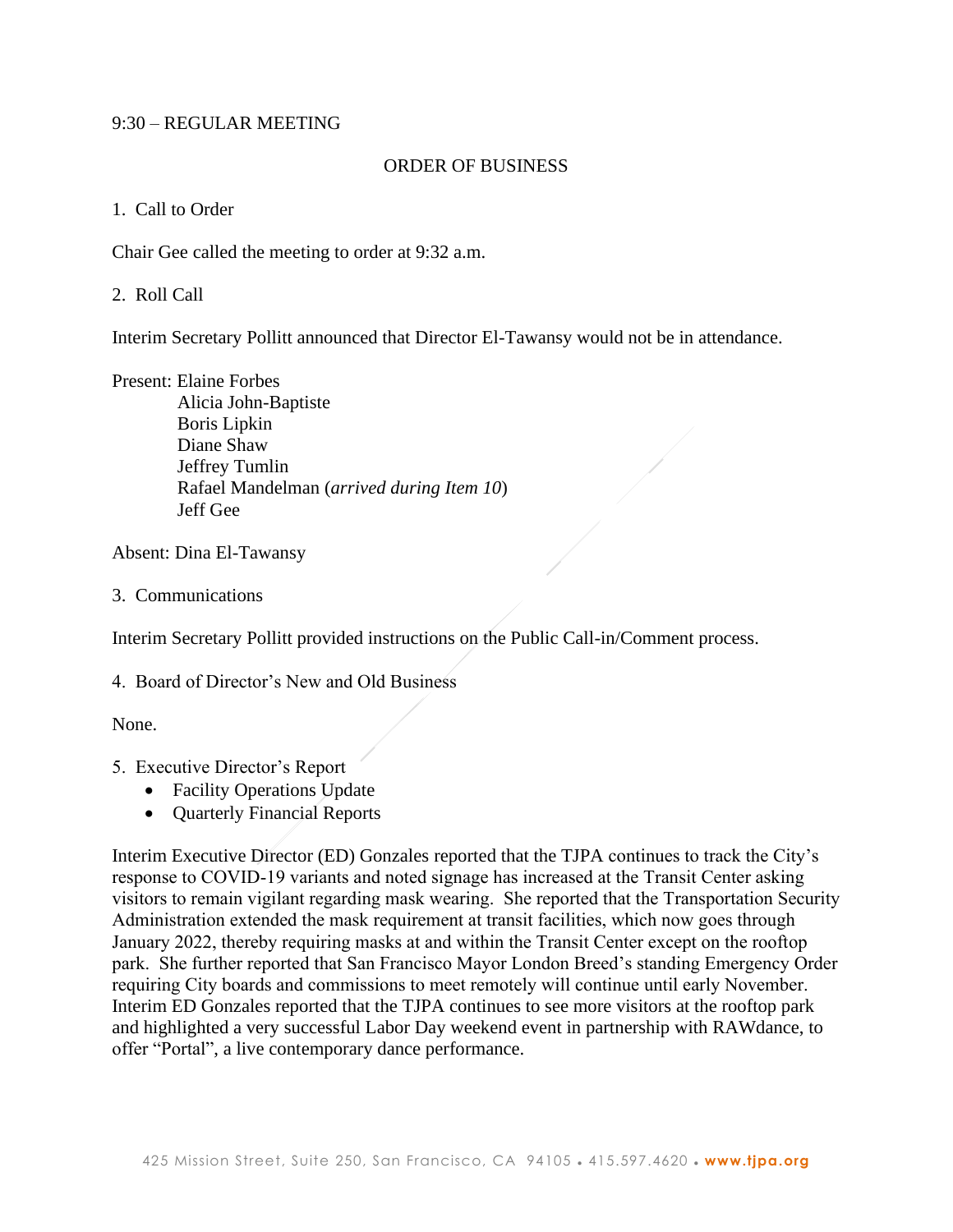Interim ED Gonzales also reported that the TJPA continues to track the Congressional efforts on an infrastructure package, noting the TJPA is hopeful that this package will allow for several competitive grant opportunities at the Department of Transportation that the TJPA is actively evaluating for the Downtown Rail Extension (DTX). She explained that efforts to acquire federal funding include applying to the recent Notice of Funding Opportunity for the Federal Railroad Administration's (FRA) Consolidated Rail Infrastructure and Safety Improvements (CRISI) program. She explained that the TJPA is engaged in drafting an application and coordinating appropriate local, state and federal support for the application – which includes Executive Steering Committee (ESC) partners. She further reported that the TJPA recently hosted site tours for two representatives from Senator Feinstein's Washington, D.C. office, noting it is part of an ongoing conversation with the Senator's staff regarding completion of the Transit Center and the future build out of the trainbox which requires significant federal support from the Federal Transit Administration's (FTA's) Capital Investment Grants Program, FRA's CRISI program, federal loan programs and other resources to complete.

On the State level, she explained that the TJPA is being extremely active on seeking additional funding for DTX through the State budget process. Interim ED Gonzales reported that following the behind-the-scenes tour with Assembly Transportation Committee Chair Friedman, the TJPA had a follow up meeting with Ms. Friedman to discuss the DTX project in greater depth, which provided the TJPA an opportunity to outline its funding needs while emphasizing it continues to be a strong partner with the state. She stated that the TJPA's top focus for funding has been the transportation budget trailer bill; the TJPA is optimistic that Governor Newsom's administration and the legislature will resume negotiations in the Fall in hopes that there is something to approve when they return for the new session in January 2022.

Interim ED Gonzales welcomed Michelle Bouchard, Acting ED of Caltrain, who was elected as Chair for the San Francisco Peninsula Rail Program ESC along with Tilly Chang, Executive Director of the San Francisco County Transportation Authority (SFCTA), who was elected as Vice Chair. As previously reported, the TJPA has been briefing Metropolitan Transportation Commission (MTC) Commissioners the past few months and concluded its rounds with briefing San Jose Mayor Liccardo on August 26. Interim ED Gonzales stated these briefings served as a great opportunity for TJPA to introduce and reintroduce DTX as a once-in-a-generation transit investment of regional and national significance. Regarding funding for DTX, the TJPA went before the SFCTA's Board on September 14, as they considered releasing Notice-to-Proceed 2B, with a balance of \$2.6 million from the Prop K allocation, which would help ensure the project continues to move forward. In addition, she explained that the San Francisco Board of Supervisors (BOS) will hear the Community Facilities District (CFD) Bond resolution for \$35 million at the Budget and Finance Committee on September 15 and the full BOS on September 21. Interim ED Gonzales emphasized that \$30 million of the total CFD bonds are critical to the TJPA's ability to request entry into FTA's Project Development phase in October.

Interim ED Gonzales concluded her report by noting that the Quarterly Financial Reports are included in the Board packet and that she would be glad to respond to any questions.

John Updike, TJPA Facility Director, presented the Facility Operations Update.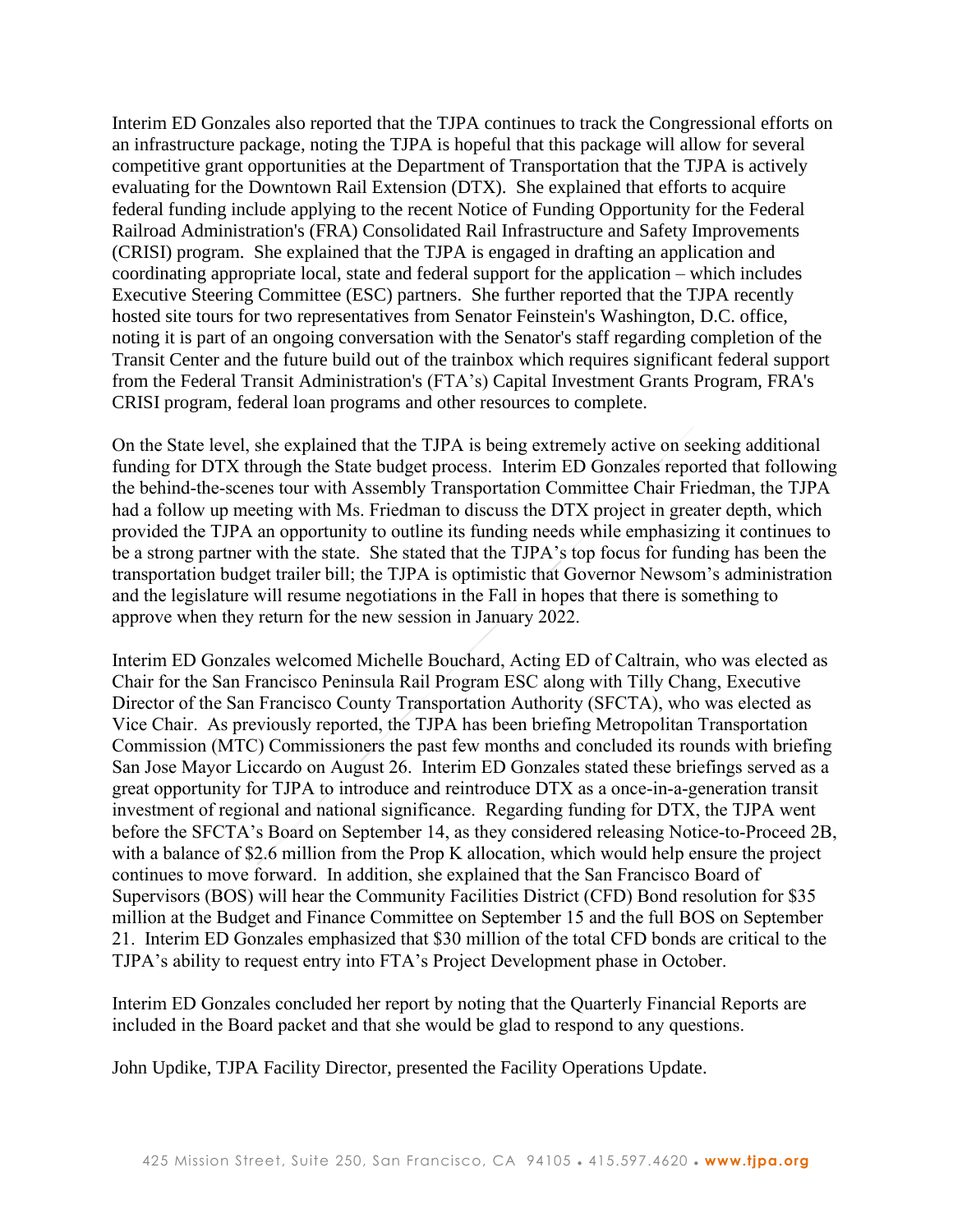### Public Comment:

Bob Planthold expressed concern regarding wayfinding at the Salesforce Transit Center, noting it does not address the needs of visitors who may be blind and/or have low/impaired vision. He urged the Board to keep that in mind as they consider wayfinding enhancements at the Transit Center.

Roland Lebrun suggested that the ED report be hyperlinked within the agenda when posted online.

6. Citizens Advisory Committee (CAC) Update *[At the discretion of the Chair, this Item heard after Item 12]*

Derrick Holt, TJPA CAC Chair, reported the CAC had a productive meeting on September 7, noting the CAC appreciated Director Shaw's attendance and participation. He also reported the CAC appreciated the staff report provided Lily Madjus Wu, TJPA Communications and Legislative Affairs Manager, especially as it related to upcoming opportunities with Department of Transportation grants, on-site visits from Senator Feinstein's staff, and the ongoing collaboration between the TJPA and Caltrain.

He stated CAC members appreciated the Facility Operations Update presentation by John Updike, TJPA Facility Director. He also stated the CAC members appreciated the presentation on the FTA's Capital Investment Grants Program for the DTX and emphasized the importance of the Phasing Study to ensure rail service is delivered as soon as possible to the area. He noted that CAC members understand and support deferring the Pedestrian Connector, while emphasizing the need for it.

He concluded his report by noting that the CAC are advocates for and support activities that help move the DTX project forward to ensure it qualifies for all funding opportunities.

### 7. Public Comment

Members of the public may address the Authority on matters that are within the Authority's jurisdiction and are not on today's calendar.

Roland Lebrun suggested Board meetings be rescheduled to avoid conflicts with BART's Board meetings. He also suggested that the Board consider having Directors from BART and Capital Corridor on the TJPA Board. Mr. Lebrun described his view of an alleged violation of the Brown Act.

## THE FOLLOWING MATTERS BEFORE THE TRANSBAY JOINT POWERS AUTHORITY ARE RECOMMENDED FOR ACTION AS STATED BY THE INTERIM EXECUTIVE DIRECTOR OR THE CHAIR.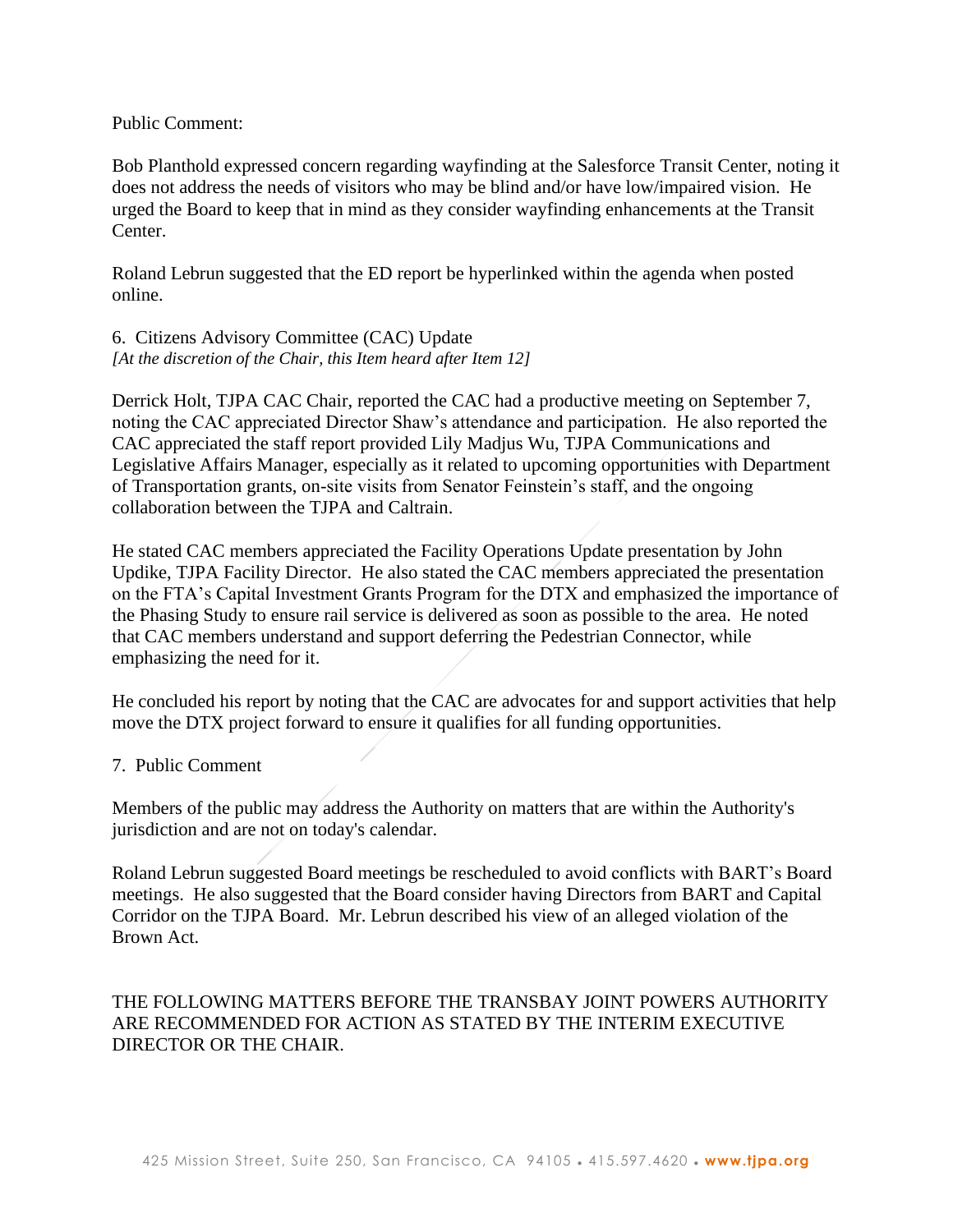## CONSENT CALENDAR

8. All matters listed hereunder constitute a Consent Calendar, are considered to be routine by the Transbay Joint Powers Authority, and will be acted upon by a single vote. There will be no separate discussion of these items unless a member of the Board or the public so requests, in which event the matter shall be removed from the Consent Calendar and considered as a separate item.

(8.1) Approving the Minutes of the August 12, 2021 meeting.

(8.2) Authorizing the TJPA Custodian of Records to apply to the California Department of Justice for access to local and state level summary criminal history information for employment and licensing purposes.

RESOLUTION 21-025

No public comment.

On the motion to approve the Consent Calendar:

ADOPTED: AYES – Forbes, John-Baptiste, Lipkin, Shaw, Tumlin, and Gee

## REGULAR CALENDAR

9. Authorizing the Interim Executive Director to execute a lease amendment for the iconic restaurant space on the park level of the transit center (space number P-01) and execute two new lease agreements with JSSK for suite 133 (approximately 3062 square feet) and suite 137 (approximately 1414 square feet) for complementary and supportive uses to the rooftop restaurant space for a 15-year term.

John Updike, TJPA Facility Director, presented the item. Director Forbes expressed her appreciation to staff on the good work in the negotiations, including securing capital improvements for the agency.

No public comment.

#### RESOLUTION 21-026

On the motion to approve:

ADOPTED: AYES – Forbes, John-Baptiste, Lipkin, Shaw, Tumlin, and Gee

10. San Francisco Peninsula Rail Program Executive Steering Committee Update.

Michelle Bouchard, ESC Chair, reported that Caltrain is committed to the DTX project as it looks to extend rail service from the Fourth and King station into the Salesforce Transit Center and deliver on a vision brought forward by the approval of Prop H over two decades ago. As the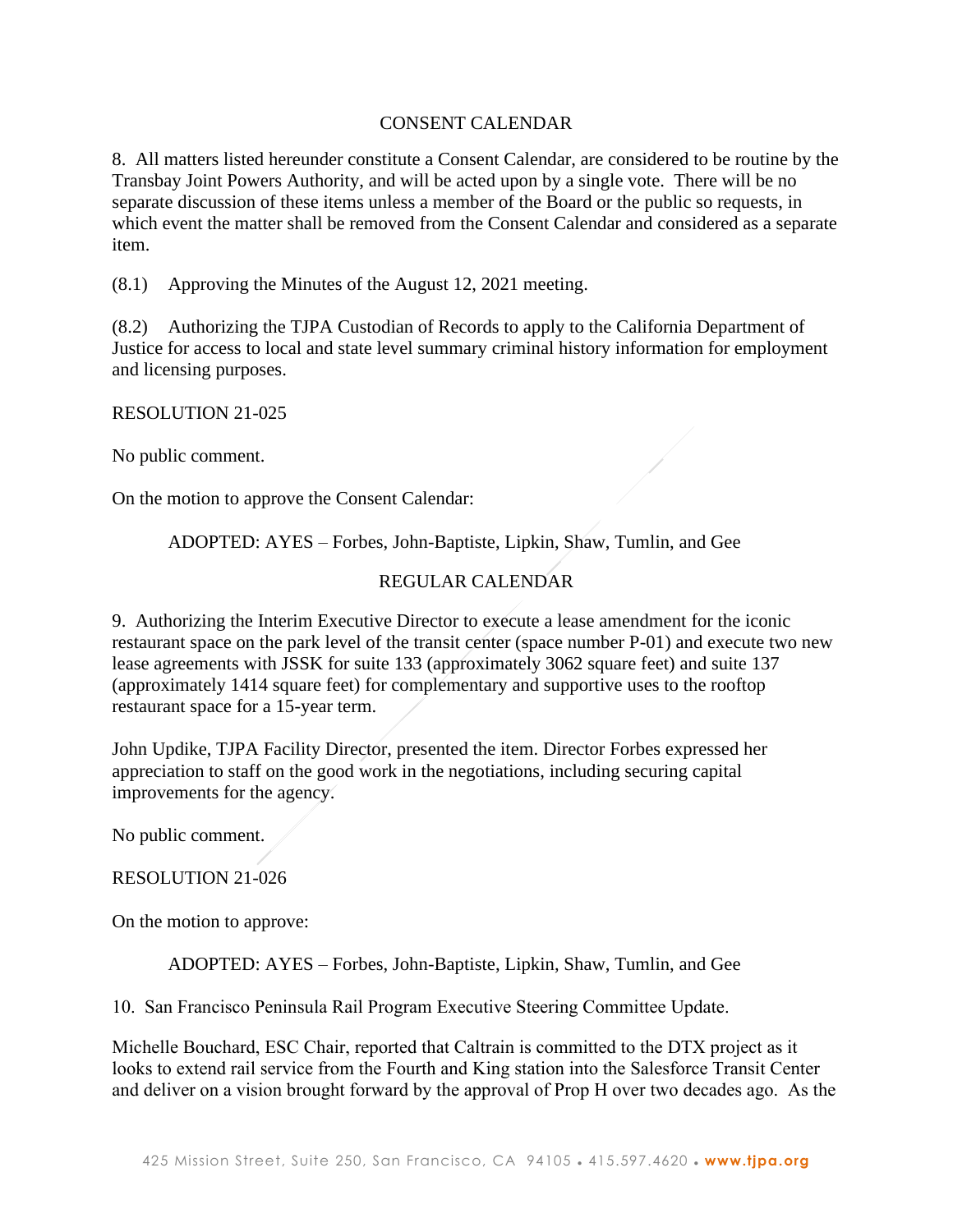first rail operator expected in the Transit Center, she reiterated that Caltrain is committed to the success of DTX by providing technical expertise, funding and advocacy. She stated that it is imperative that this regional project is completed, as it will help bring forward a seamless integrated transportation system in the Bay Area and region.

ESC Chair Bouchard reported that DTX is preparing to embark on key milestones to ensure the project enters into Project Development of the FTA's Capital Investment Grants New Starts Program in October. As a result, she noted that several items will be presented to the Board in the coming months, which include a configuration changes item in October and DTX Benefit Study item in November and December. She concluded her report noting that the studies presented in the coming months will ensure the project team continues to meet deadlines and milestones listed in the Accelerated Work Plan.

Chair Gee asked that a slide containing the ESC and Integrated Program Management Team (IPMT) members be shared at the next Board meeting as a reminder of the participants and roles.

#### Public Comment:

Roland Lebrun suggested that the ESC Chair's report be hyperlinked within the agenda when posted online. He also asked that item presentations be hyperlinked within the agenda when posted online.

11. Approving the Downtown Rail Extension Phasing Study as recommended by the Executive Steering Committee under the terms of the San Francisco Peninsula Rail Program Memorandum of Understanding.

Alfonso Rodriguez, TJPA DTX Project Director, presented the item.

Director Shaw expressed AC Transit's support for deferring the Intercity Bus Facility, with the plan to conduct future ridership studies. She expressed disappointment about the need to defer the Pedestrian Connector but understands and supports the recommendation with the understanding that the component is being phased but not eliminated.

Director Tumlin understands the importance of the Pedestrian Connector but respects the concerns expressed by BART. In his capacity as the manager of downtown San Francisco streets, he committed to identifying interim surface level wayfinding solutions. He suggested that phasing the Pedestrian Connector could provide an opportunity to better incorporate a potential connection with Link21.

Director John-Baptiste echoed both Director Shaw's and Director Tumlin's comments and emphasized it is important to continue prioritizing the work being done to ensure the DTX project continues to move forward.

Chair Gee asked the project team to formalize a Capital Improvement Program and provide updates on a quarterly basis to assist with tracking phased elements. Chair Gee also acknowledged the Board's receipt of written comments submitted by members of the public prior to the meeting.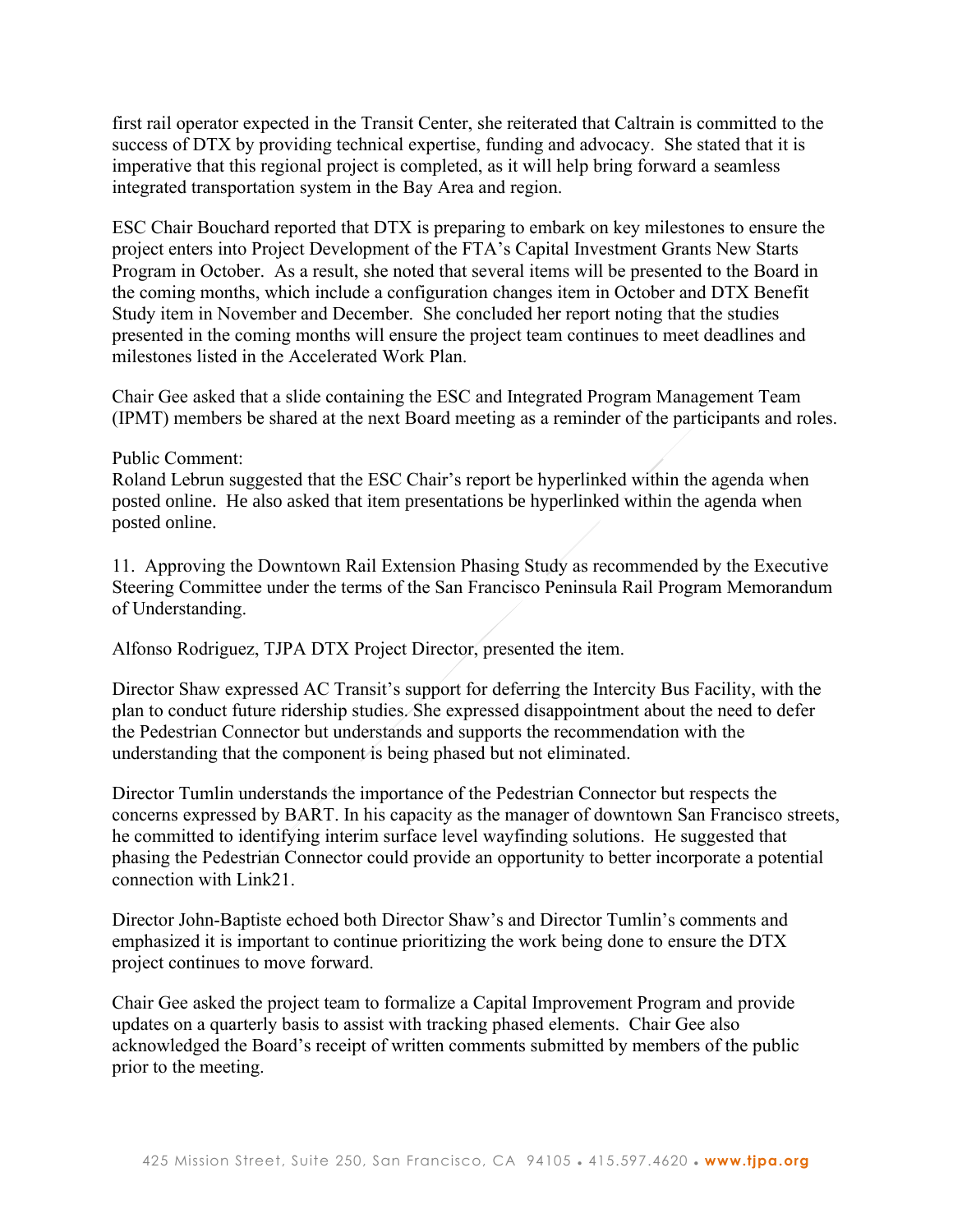Director Lipkin asked for information about the process for approving interim surface level improvements to assist with wayfinding and related matters. Chair Gee recommended that the CAC be involved in the effort.

Public Comment:

Bob Feinbaum, President of SaveMUNI, expressed opposition to deferral of the Pedestrian Connector, and queried FTA's position on the proposal.

Bob Planthold, CAC Member, expressed support for deferral of the Pedestrian Connector, noting concerns for certain populations that would be expected to use the Connector and the risk of building too soon and needing to reconstruct.

Laura Tolkoff, Transportation Policy Director of SPUR, expressed support for the recommendations in the phasing study to best allow the DTX project to enter the FTA's New Starts Program this October, and better allow planning for the future.

Jim Patrick suggested that instead of phasing certain items the Board should consider packaging the items as value engineering options, deleting later as needed based on cost and budget.

Herbert Winer expressed opposition to deferral of the Pedestrian Connector, noting potential safety concerns for pedestrians that are required to make transit connections at surface level.

Roland Lebrun suggested the Board consider redesigning the Pedestrian Connector to the Montgomery BART station, instead of Embarcadero. He recommended the Board eliminate the train box extension, noting the deletion would be consistent with design plans to connect to the East Bay.

Jim Schmidt expressed opposition to deferring the Pedestrian Connector, citing the need to increase ridership by reducing travel time.

RESOLUTION 21-027

On the motion to approve:

ADOPTED: AYES – Forbes, John-Baptiste, Lipkin, Shaw, Tumlin, Mandelman and Gee

12. Authorizing the Interim Executive Director to submit a letter and supporting information to the Federal Transit Administration to request entry of Phase 2 of the Transbay Program, more commonly referred to as the Downtown Rail Extension (DTX), into the Project Development (PD) phase of the Capital Investment Grants – New Starts process, subject to the City and County of San Francisco Board of Supervisors approval of a resolution authorizing the issuance of San Francisco Community Facilities District No. 2014‐1 (Transbay Transit Center) Special Tax Bonds, Series 2021, for an amount not to exceed \$35,000,000, which includes \$30,000,000 for the estimated cost of PD work, plus \$5,000,000 to fund bond issuance, costs, reserves, and contingency.

Alfonso Rodriguez, TJPA DTX Project Director, presented the item.